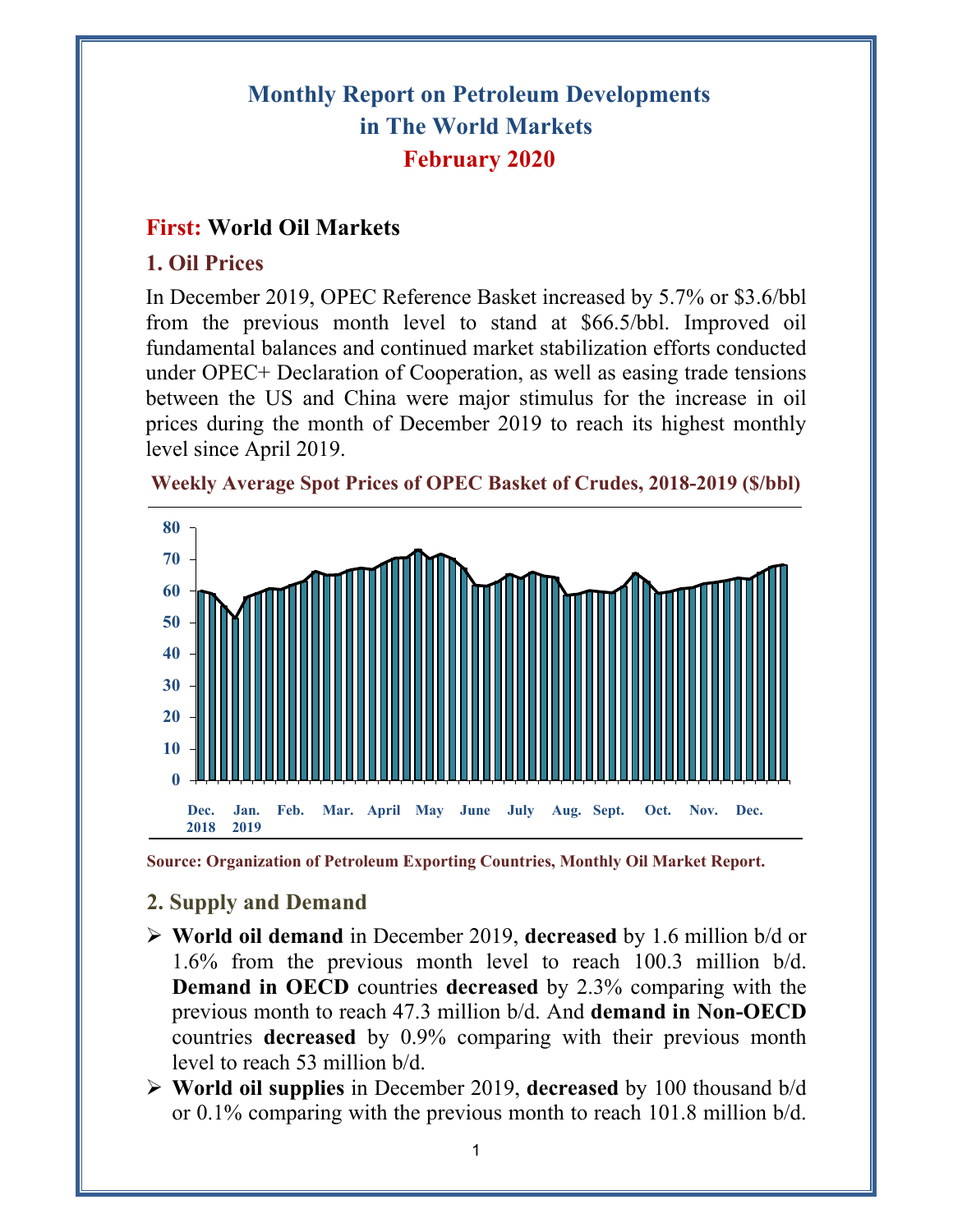**Non-OPEC** supplies **remained stable at** the same previous month level of 67.2 million b/d. Whereas preliminary estimates show that **OPEC** crude oil and NGLs/condensates total supplies **decreased** by 0.6% comparing with the previous month to reach 34.5 million b/d.



**World Oil Supply and Demand (million b/d)** 

**Source: Energy Intelligence Briefing Jan. 23, 2020.** 

 **US tight oil production** in December 2019, **increased** by only 0.6% to reach about 9.1 million b/d, despite the decrease in **US oil rig count** for the thirteenth month in a row, by 12 rig from the previous month level to stand at 717 rig.



**US tight oil production and oil rig count** 

**Source: EIA, Drilling Productivity Report for key tight oil and shale gas regions Jan. 2020.** 

#### **3. Oil Inventories**

 **OECD commercial inventories** in December 2019 **decreased** by 8 million barrels from the previous month level to reach 2904 million